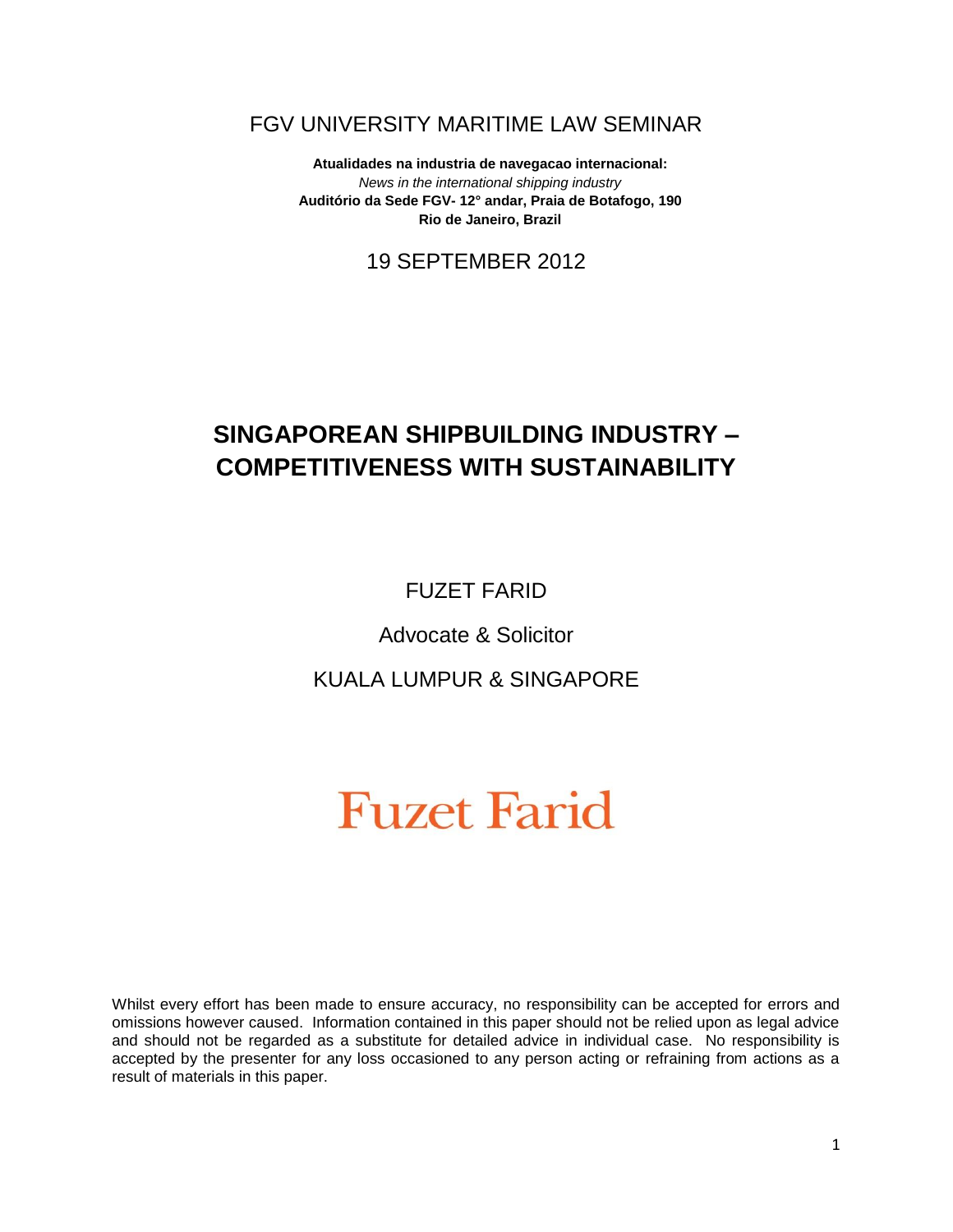#### *Introduction*

Good morning everybody. It is a great pleasure for me to speak in your lovely city of Rio de Janeiro. When my friends and colleagues, Godofredo and Camila, invited me to their city, I jumped at the chance. As a Malaysian lawyer working in Singapore, the weather where I come from is not so different, the sea, sun and sand are the same and the coconuts are enjoyed by all. But where the city of Singapore differs from Rio de Janeiro (apart from the beachwear and power plugs) is the scale of the setting: whilst Singapore nestles amongst the oil & gas industries of South East Asia, being Indonesia, Malaysia, Vietnam and within striking distance of Australia, there is no doubt that, even combined, they do not compare to the needs of the oil & gas industry of Brazil.

Hence Singapore Shipbuilding seeks to contribute to the Brazilian oil & gas industry, as do all service providers throughout the world. Singapore Shipbuilding though has had exceptional success in providing its services worldwide.

#### *Singaporean Shipbuilding Success*

For instance, just recently on 29 August 2012, it was announced that, Sembcorp Marine's subsidiary Jurong Do Brasil secured a contract worth US\$674 Million for Modules Construction and Integration of FPSOs P-68 and P-71.

On 8 August 2012, it was announced that Sembcorp Marine secured US\$4.032 Billion worth of Drillship Contracts from Sete Brasil

Jurong Shipyard, as you may know, is a wholly-owned subsidiary of Sembcorp Marine, and a leading shipyard offering integrated services and customized solutions in ship repair, shipbuilding, ship conversion, rig building and offshore engineering to a word-wide clientele. Apart from its proven track record in the building and servicing of jack-up and semi-submersible rigs, Jurong Shipyard is also a global leader in the EPC conversion of tankers to floating production storage and offloading units (FPSOs), floating storage and offloading vessels (FSOs) and floating production units (FPUs).

Another SembCorp Marine subsidiary, Sembawang Shipyard, in turn specializes in FSO / FPSO offshore modification, upgrading and repair work & LNG carriers' life extension work. On 17 May 2012, it announced it had secured 3 major contracts for USD\$100 million for FSO repair & upgrading and LNG carriers' life extension for the Angolan and Australian oil & gas industries.

Keppel Group on the other hand boasts one of the world's largest offshore and marine groups with a global network of 20 yards and offices. On 10 Aug 2012, Keppel FELS Brasil announced it had obtained USD\$950 million contracts from Petrobras. On 7 Aug 2012, Keppel announced it had signed contracts for 5 semisubmersible (semi) drilling rigs with Sete Brasil for USD4.1 billion.

There are a host of other smaller shipyards in Singapore. They include:

- ASL Marine Holdings Ltd
- Jaya S.B. & Eng. (Singapore)
- Singapore Technologies Marine Ltd (ST Marine)
- PPL Shipyard
- Kreuz Shipbuilding & Engineering Pte Ltd
- Kwong Soon Engineering Co. (Pte) Ltd
- Pandan Shipyard Pte Ltd
- Drydocks World-S.E.Asia of Dubai, now in joint venture with the Kuok Group's Pacific Carriers
- Damen Shipyard of the Netherlands

In fact, the number of shipyards in Singapore is increasing. IHC Offshore & Marine of the Netherlands has just opened an office there this year. The Singapore base will be the corporate headquarters for IHC Offshore & Marine's South East Asian businesses which it seeks to further expand in the region. It is to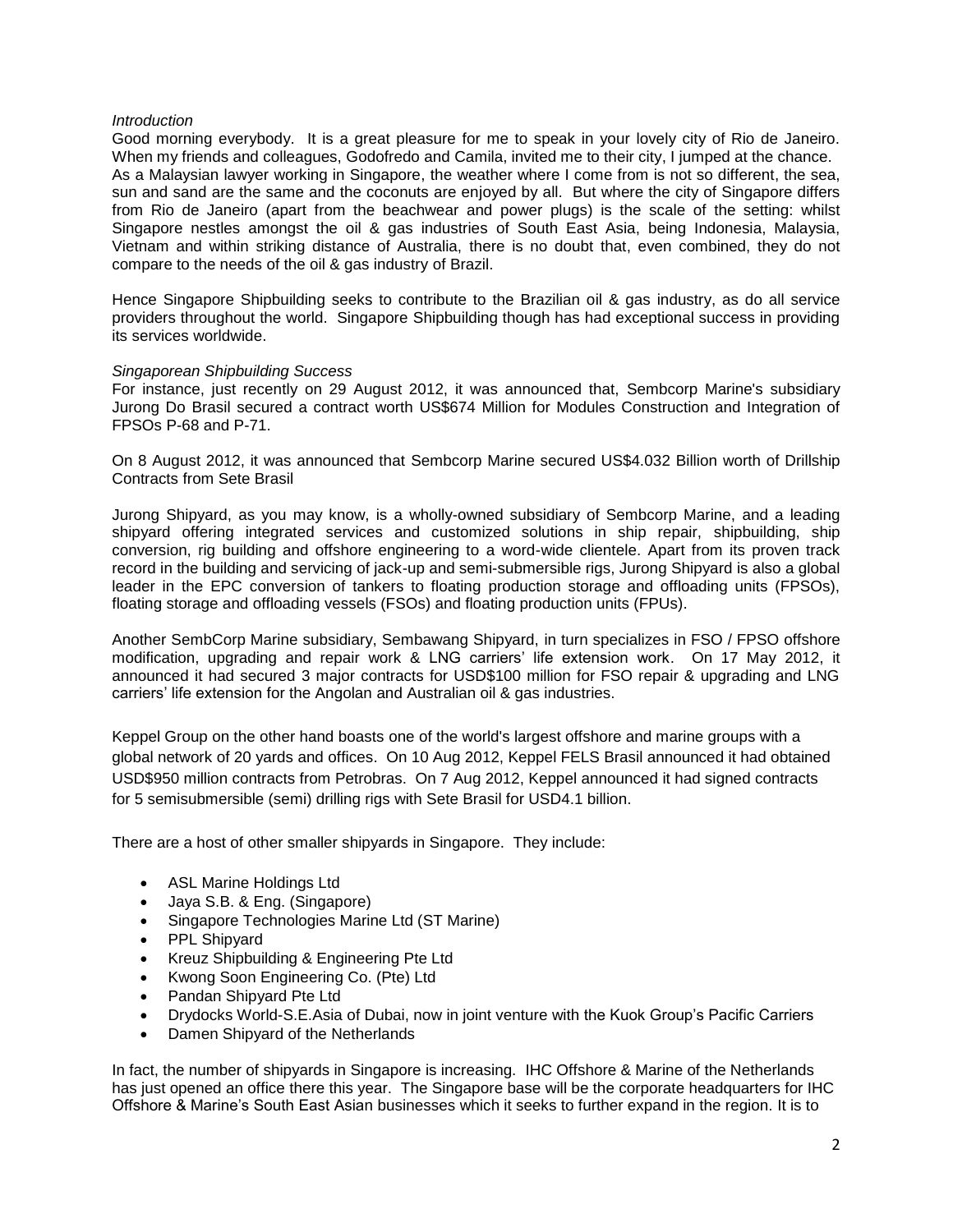complement the building capacity of its yards in The Netherlands. IHC Merwede's President said, that by opening the Singapore office, it aims to increase their commitment to Asia. IHC acknowledged Singapore as a major international maritime oil and gas hub which has the necessary infrastructure. Plans are already in place to expand the company in the region.

Given these achievements, it is easy to forget that Singapore is only an island country. It covers an area of merely 704 km2. It has a population of just 5 million. Yet despite its lack of resources, Singapore has risen to become the world's fourth leading [financial centre.](http://en.wikipedia.org/wiki/Financial_centre) Its [port](http://en.wikipedia.org/wiki/Port_of_Singapore) is one of the five [busiest ports in the](http://en.wikipedia.org/wiki/World%27s_busiest_port)  [world.](http://en.wikipedia.org/wiki/World%27s_busiest_port) It has the [third highest per capita income](http://en.wikipedia.org/wiki/List_of_countries_by_GDP_(PPP)_per_capita) in the world. It possesses the world's tenth [largest](http://en.wikipedia.org/wiki/List_of_countries_by_foreign_exchange_reserves)  [foreign reserves.](http://en.wikipedia.org/wiki/List_of_countries_by_foreign_exchange_reserves) The [World Bank](http://en.wikipedia.org/wiki/World_Bank) has named Singapore as the easiest place in the world to do business.

Although the Singaporean Shipbuilding industry does not deliver 2 ships a week as does Samsung of Korea, let alone compare with the entire output of the China Shipbuilding industry, it is undeniable that its achievements are significant.

#### *The Secret of Success of Singaporean Shipbuilding*

The topic of my paper this morning therefore is: what is the secret of success of Singaporean Shipbuilding? As always, success is built on a combination factors. These factors, for Singaporean Shpbuilding, I would say, in a nutshell, are:

- Location being its place amongst the oil & gas industries of Indonesia, Malaysia, Vietnam, and also Australia;
- Labour being its access to plentiful and skilled expertise from South East Asia, China and indeed the rest of the world; there have for instance never been more lawyers in Singapore than ever before;
- Support being the Singapore Government's incentives and relative liberal measures to assist the country's Shipbuilding industry, and
- The Right Price which is derived from all the above factors.

#### *Location*

Singapore sits in between the oil & gas industries of South East Asia of Malaysia, Indonesia, Vietnam, even India. Soon Myanmar will also be a world gas producer. It has close access to more cost-effective locations in Malaysia and Indonesia and good access to even more cost-effective shipbuilding locations in China. Singapore is a major international transport hub in Asia, positioned on many sea trade routes. The [Port of Singapore,](http://en.wikipedia.org/wiki/Port_of_Singapore) is one the world's busiest ports. Further, local players in the South East Asian and Asian neighbours suffer from a lack of comparative experience and expertise.

#### *Labour & Support*

In providing expertise and skilled cost-effective labour, Singapore excels. Its liberal labour policies ensure a steady supply of foreign workers from Malaysia, the Phillipines, India, China and Bangladesh. Even professionals from Europe, the US, the UK, Australia, Norway, you name it, Singapore has it.

This is because only one in five workers must be Singaporean. This is the only local content requirement in Singaporean Shipbuilding. Roughly 44 percent of the Singaporean workforce is made up of non-Singaporeans. It does not have a [minimum wage](http://en.wikipedia.org/wiki/Minimum_wage) policy. It believes that this would lower its competitiveness. Though this will change soon, it will only do so in stages. As a result, Singapore attracts a lot of foreign direct investment because of its location, corruption-free environment, skilled workforce, low tax rates and advanced infrastructure. There are more than 7,000 multinational corporations from the United States, Japan, and Europe in Singapore. There are also 1,500 companies from China and 1,500 from India. As a result, foreign firms are found in almost all sectors of the economy.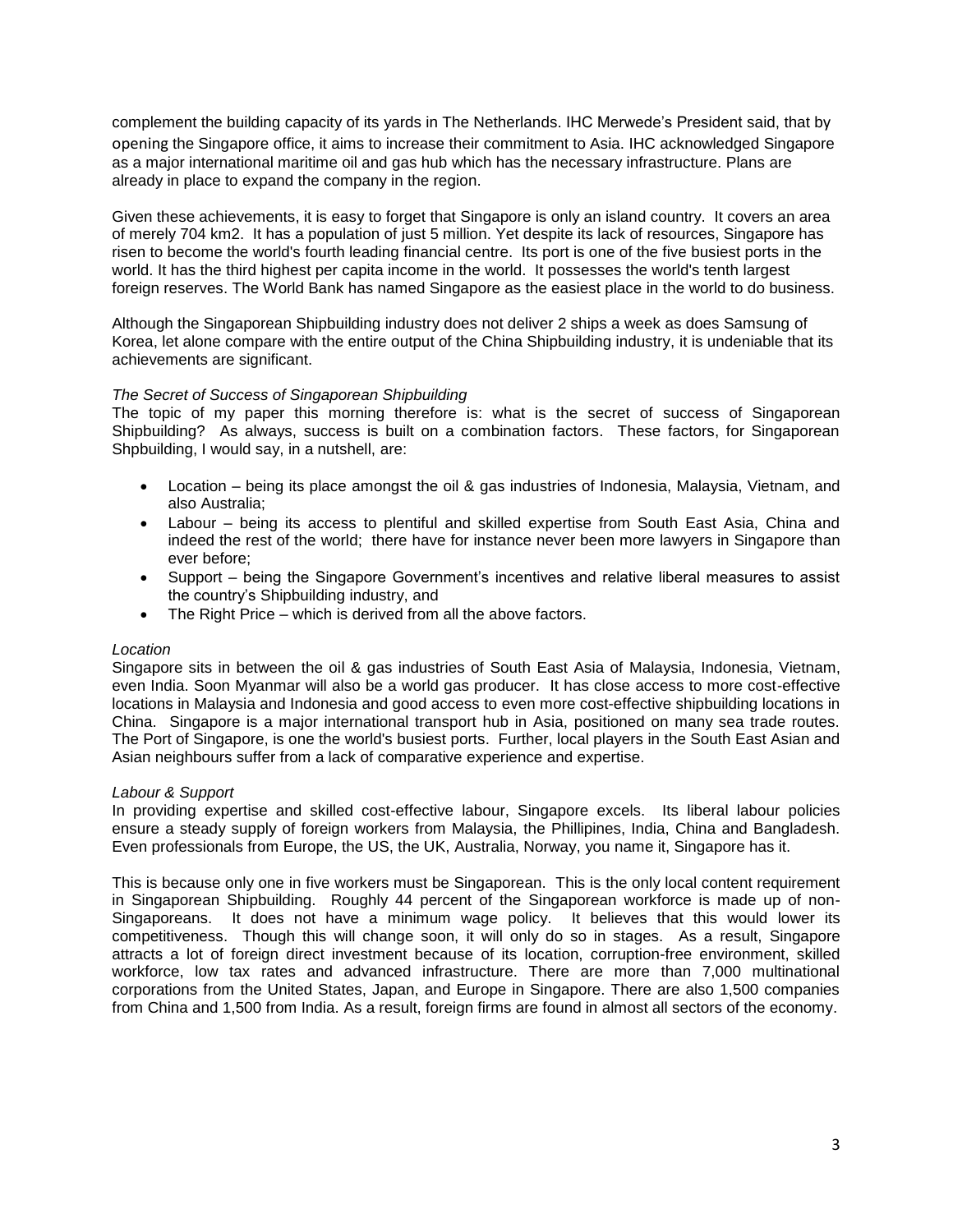Even the legal profession has opened up almost completely. In 2011, the Legal Profession Act of Singapore was modified<sup>1</sup> to enable foreign law firms to obtain various types of foreign law firm licences from the Attorney General's Chambers of Singapore, as has mine, and foreign lawyers may practice in Singapore law firms, with a certificate. There are now more lawyers in Singapore than there have ever been before. 2

Today, about 40% of Singapore's residents are foreigners, [one of the highest percentages](http://en.wikipedia.org/wiki/List_of_countries_by_foreign-born_population_in_2005) in the world. The government is considering capping these workers, although it is recognised that they are crucial to the country's economy, as foreign workers make up 80% of the construction industry and up to 50% in the service industry.

#### *Courts & Arbitration*

Another important support to the Singaporean Shipbuilding industry is the dispute resolution system. Singapore courts have always been renowned for expertise in shipping. In fact, its newly-announced Chief Justice, Sundaresh Menon, who is the current Attorney-General of Singapore, is former managing partner of Rajah & Tan, one of the top shipping law firms in Singapore. He is himself an international arbitration lawyer, and one of the most active members of the Singapore International Arbitration Centre (SIAC). The attorney-general to take his place, will be Steven Chong, a shipping litigation lawyer himself, and also former managing partner of Rajah & Tan. SIAC is increasingly accepted internationally in contractual arbitration clauses and disputes as an arbitration institution. In addition, the Rules of the Singapore Chamber of Maritime Arbitration ("SCMA") which was reconstituted in May 2009, further bolsters Singapore as a maritime arbitration option. In recognition of this, Singapore hosted this year the International Council for Commercial Arbitration 2012 Congress (ICCA). The Singapore Parliament made key amendments to its International Arbitration Act this year to ensure that its international arbitration industry continues to thrive.

#### *Singapore Ship Sale Form*

A further effort of the government which supports Singaporean Shipbuilding was the introduction in 2011 of the Singapore Ship Sale form. It was the product of the Singapore Maritime Foundation, made up of English and Singapore shipping lawyers, local university academics and shipbrokers. The Singapore Ship Sale Form seeks to update the Norwegian Saleform, and above all aims to promote Singapore arbitration in ship sales.

#### *Singapore shipping tax*

 $\overline{\phantom{a}}$ 

As for the tax regime, Singaporean shipping tax is very agreeable. The Singapore Budget 2011 & 2012 continues the nation's strong efforts to foster a favourable environment for shipping businesses. Corporate tax was retained at 17% and other benefits were announced then.

In addition, there are specific tax benefits that apply to the shipping industry. The Maritime Sector Incentive ("MSI") was introduced with effect from 1 June 2011 to not only streamline but also enhance existing maritime tax incentives. 3 categories of tax exemptions on qualifying income or concessionary tax rates, were established. A new benefit provided by the MSI includes the automatic withholding tax exemption for interest payments on foreign loans to finance the construction or purchase of ships. Also, there is a tax exemption on income derived by qualifying entry players from owning or operating Singapore-flagged or foreign-flagged ships.

<sup>1</sup> [Legal Profession \(Modified Application of Act for International Services\) Rules 2011](http://statutes.agc.gov.sg/aol/search/display/view.w3p;page=0;query=DocId%3A%22380ae9c3-4c93-405a-a823-dad679c121f8%22%20Status%3Ainforce%20Depth%3A0;rec=0) came into operation on 3rd May 2011and modified Section 73 of Act to create new licences:

<sup>(</sup>a) a Joint Law Venture or its constituent foreign law practice, a Qualifying Foreign Law Practice or a licensed foreign law practice, in respect of its practice of Singapore law;

<sup>(</sup>b) a solicitor registered under section 130N of [the Act,](http://statutes.agc.gov.sg/aol/search/display/view.w3p;page=0;query=DocId%3A%225dd4c39e-610a-475e-ba7b-260ace00872a%22%20Status%3Ainforce%20Depth%3A0;rec=0) in respect of his practice of Singapore law in a Joint Law Venture or its constituent foreign law practice, a Qualifying Foreign Law Practice or a licensed foreign law practice; or (*c*) a foreign lawyer registered under section 130I of [the Act,](http://statutes.agc.gov.sg/aol/search/display/view.w3p;page=0;query=DocId%3A%225dd4c39e-610a-475e-ba7b-260ace00872a%22%20Status%3Ainforce%20Depth%3A0;rec=0) in respect of his practice of Singapore law.

<sup>2</sup> Legal Profession (Foreign Practitioner Examinations) Rules 2011 enables foreign lawyers to become Singapore practitioners.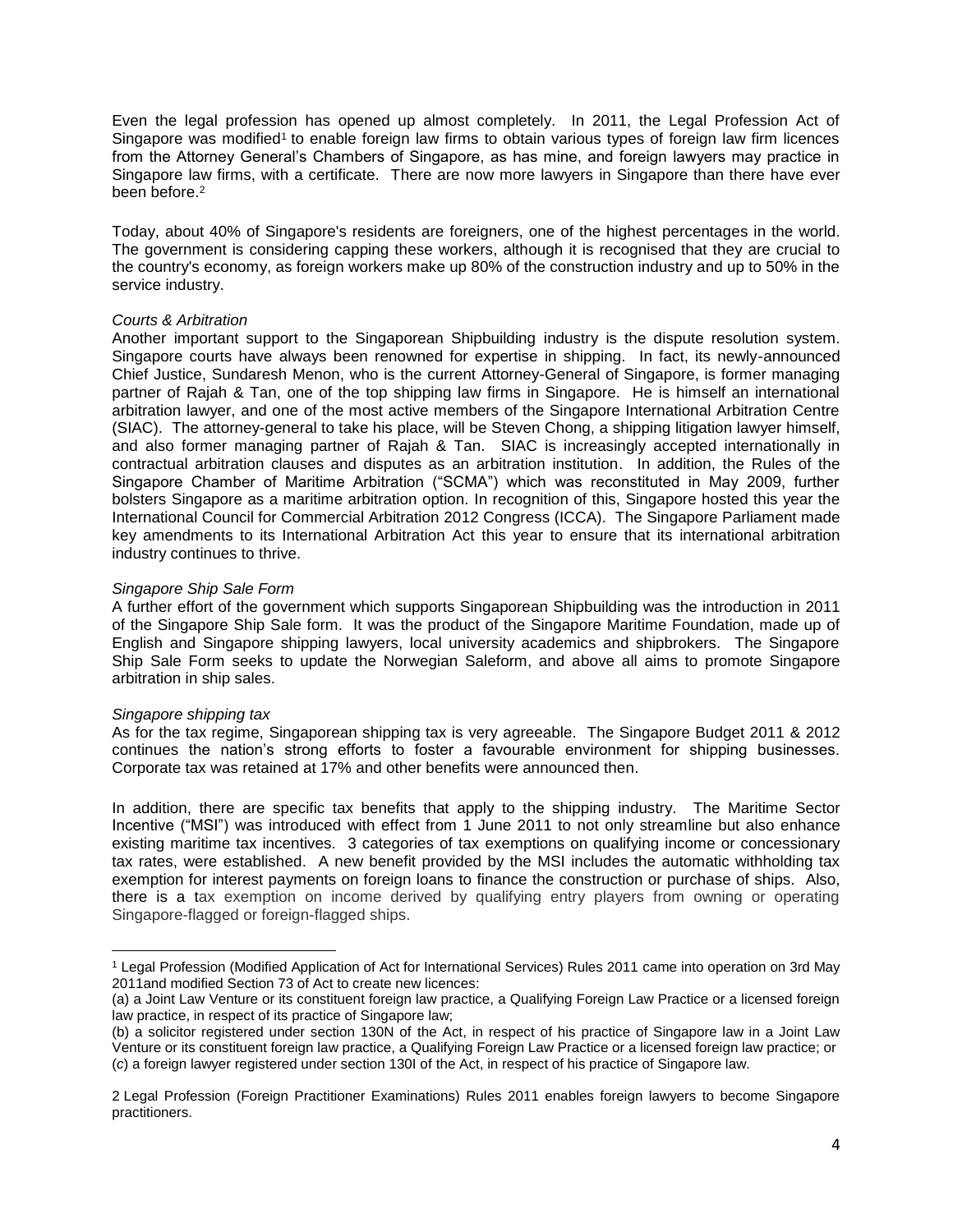A new Goods & Services Tax (GST) scheme for the shipping industry was introduced as of 1 October 2011 which provides for "approved marine customers" without having to maintain the requisite documentary proof. Also from 1 October 2011, zero-rating of repair and maintenance services were extended to repair and maintenance services performed on ship parts or components delivered to:

- (a) Shipyards in Singapore; or
- (b) Approved marine customers; and
- (c) Where a supplier provides a reconditioned ship part or component in exchange for the faulty part to his customer (like in a one-to-one exchange), such provision will be treated as a single supply of repair services.

Also from 1 October 2011, to ease compliance for ships temporarily in Singapore and intending to leave as soon as possible, for instance in a delivery or a redelivery at a shipyard, shipowners are able to enjoy:

- 1. The removal of documentary requirements for GST import relief for a qualifying ship engaged in pleasure, recreation, sports or other similar events; and
- 2. The granting of GST import relief (with waiver of documentary requirements) on goods shipped and remaining on board a qualifying ship.<sup>3</sup>

In the Budget 2012, an exemption was granted to qualifying ship operators and ship lessors under the Maritime Sector Incentive (MSI) awards on gains or revenue derived from the disposal of vessels including newbuilds. This was aimed to bring Singapore's tax regime on par with other maritime nations and provide certainty to the maritime sector.<sup>4</sup>

In my recent experience where Keppel Shipyard redelivered a modified FPSO Berantai for the Malaysian oil & gas industry, there was no export tax, no necessity for a certificate of origin from the Singapore Chamber of Commerce, and no tax issues. The Yard need only provide for class approvals relating to the portion of work done, and the protocol of re-delivery. Further, there is no stamp duty in Singapore on the sale of vessels.

#### *The Right Price*

 $\overline{\phantom{a}}$ 

The ultimate ingredient however in the success of any shipyard I am told is concluding the shipbuilding contract at The Right Price. Some shipyards as you know take orders even before they exist. This is just to fill the order books. Success does not come about with full order books necessarily, but from obtaining The Right Price. The Right Price is derived from all the other factors within which the shipyard operates. Ultimately therefore, the Secret of Success of Singaporean Shipbuilding depends on The Right Price.

 $3$  Further details of the MSI Scheme can be found in the Shipping Circular No. 16 of 2011 issued by MPA on 1 August 2011. An electronic copy of the Shipping Circular can be found on the MPA website at: [http://www.mpa.gov.sg/sites/circulars\\_and\\_notices/pdfs/shipping\\_circulars/sc\\_no\\_16\\_of\\_2011.pdf](http://www.mpa.gov.sg/sites/circulars_and_notices/pdfs/shipping_circulars/sc_no_16_of_2011.pdf)

Any queries relating to taxation matters should be directed to the MPA's International Maritime Centre (IMC) Division's contact via email[: imc\\_mpa@mpa.gov.sg](mailto:imc_mpa@mpa.gov.sg) or Tel: +65 6375 1927/1766.

Further matters relating to the registration of ships should be directed to Mr. Wong Kai Cheong, Assistant Director (Registry and Manning), MPA, via Tel: (65) 6375 6236, Fax: (65) 6375 6231, or to the Singapore Registry of Ships dedicated contact via email[: marine@mpa.gov.sg](mailto:marine@mpa.gov.sg) and Tel: (65) 6375 1932.

<sup>4</sup> Section 13A of the Income Tax Act